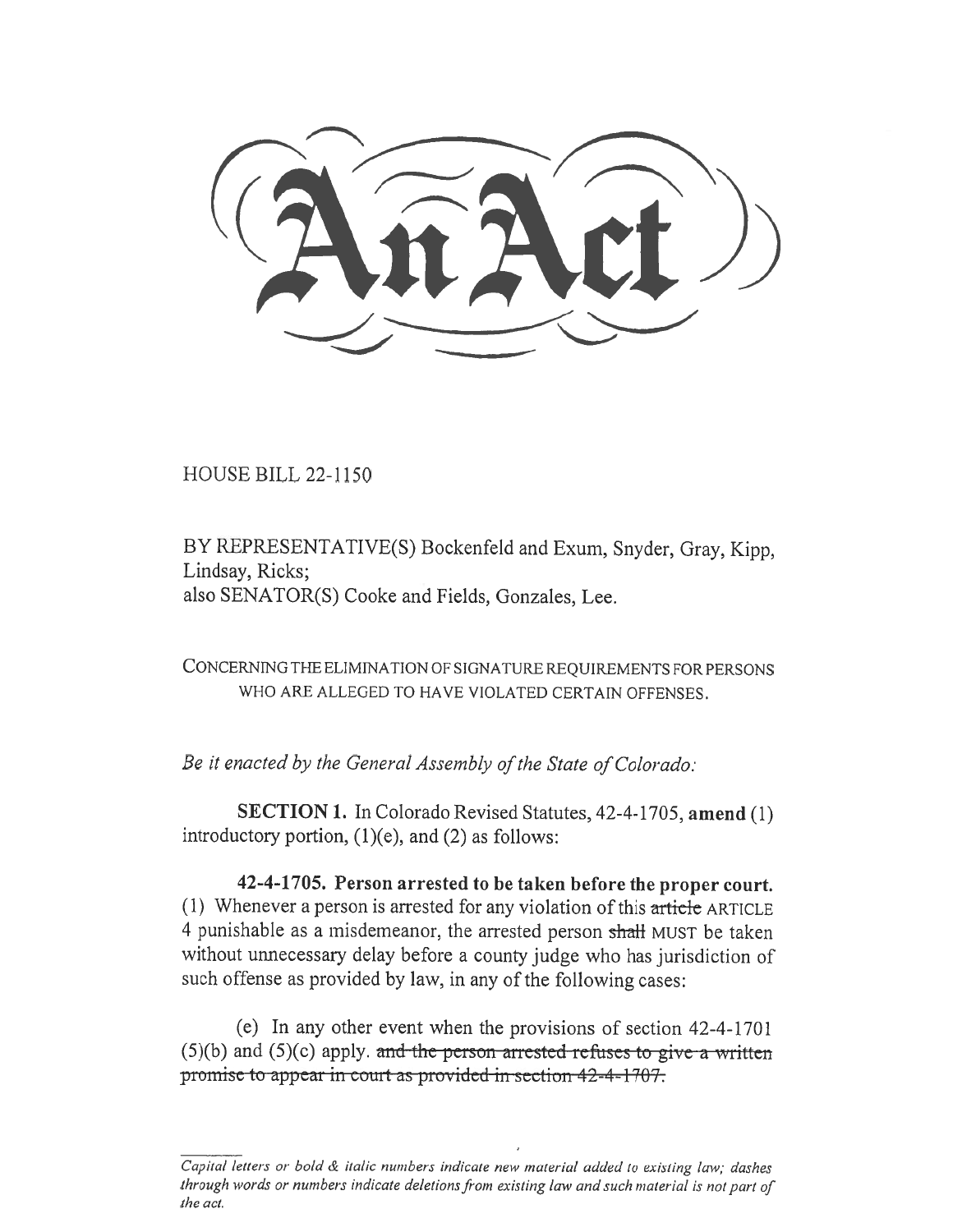(2) Whenever any person is arrested by a police officer for any violation of this article ARTICLE 4 punishable as a misdemeanor and is not required to be taken before a county judge as provided in subsection (1) of this section, the arrested person shall MUST, in the discretion of the officer, either be given a written notice or summons to appear in court as provided in section 42-4-1707 or be taken without unnecessary delay before a county judge who has jurisdiction of such offense when the arrested person does not furnish satisfactory evidence of identity or when the officer has reasonable and probable grounds to believe the person will disregand a written promise to NOT appear in court. The court shall provide a bail bond schedule and available personnel to accept adequate security for such bail bonds.

SECTION 2. In Colorado Revised Statutes, 42-4-1707, amend  $(3)(a)$  and  $(6)$  as follows:

42-4-1707. Summons and complaint or penalty assessment notice for misdemeanors, petty offenses, and misdemeanor traffic offenses - release - registration.  $(3)$  (a) Whenever a penalty assessment notice for a misdemeanor, petty offense, or misdemeanor traffic offense is issued pursuant to section 42-4-1701 (5)(a), the penalty assessment notice that shall be served upon the defendant by the peace officer shall SERVES UPON THE DEFENDANT MUST contain the name and address of the defendant, the license number of the vehicle involved, if any, the number of the defendant's driver's license, if any, a citation of the statute alleged to have been violated, a brief description of the offense, the date and approximate location thereo€ OF THE OFFENSE, the amount of the penalty prescribed for the offense, the amount of the surcharges thereon pursuant to sections 24-4.1-119 (1)(f), 24-4.2-104 (1), and 24-33.5-415.6, C.R.S., the number of points, if any, prescribed for the offense pursuant to section 42-2-127, and the date the penalty assessment notice is served on the defendant; shall MUST direct the defendant to appear in a specified county court at a specified time and place in the event the penalty and surcharges thereon are not paid; shall MUST be signed by the peace officer; and shall MUST contain a-place-for the-defendant-to-efect-to-execute-a-signed-acknowledgment-ofguilt and an agreement to pay the penalty prescribed and surcharges thereon within twenty days, as well as such other information as may be required by law to constitute the penalty assessment notice to be a summons and complaint should IF the prescribed penalty and surcharges thereon ARE not be paid within the time allowed in section 42-4-1701.

PAGE 2-HOUSE BILL 22-1150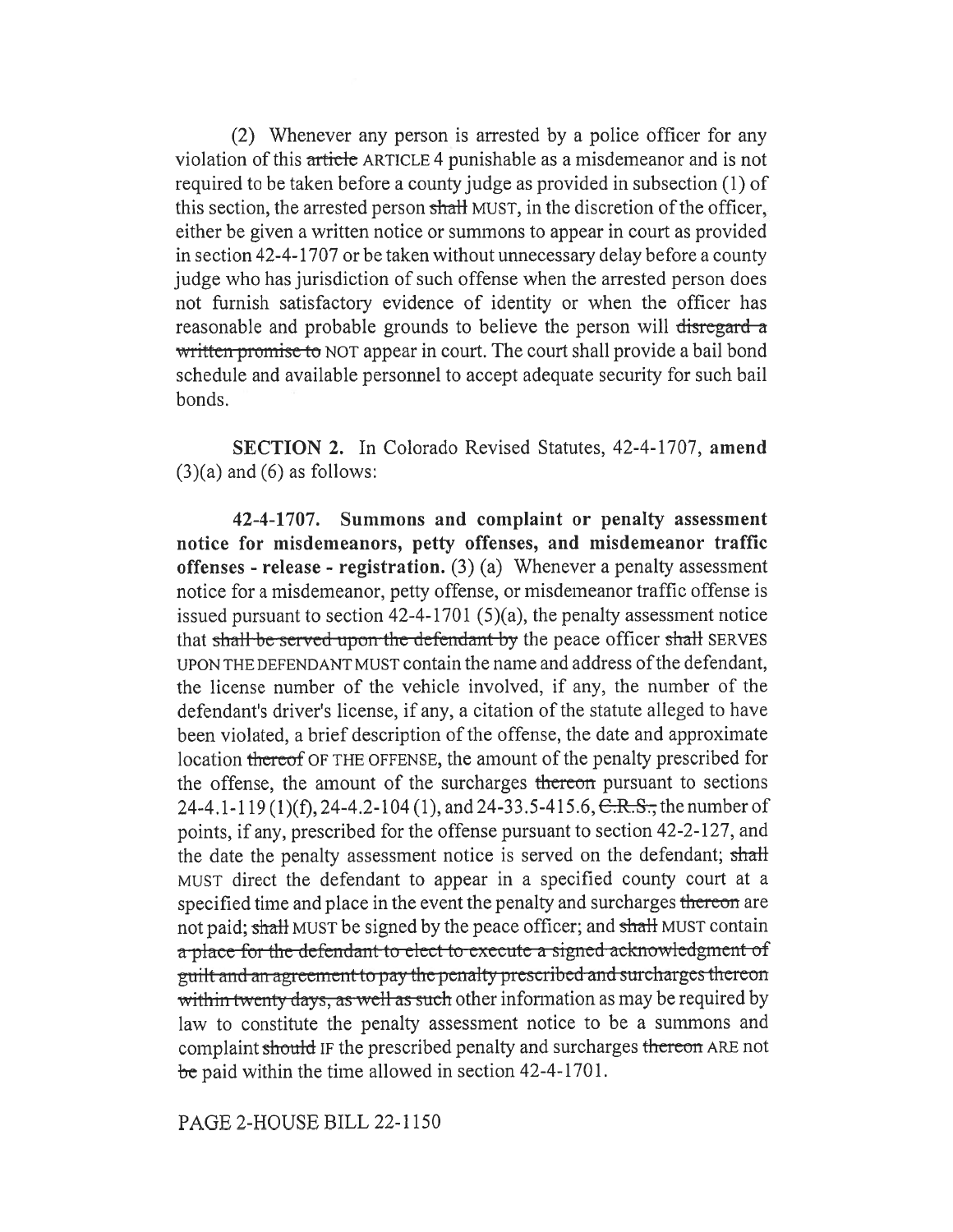(6) If the defendant is otherwise eligible to be issued a summons and complaint or a penalty assessment notice for a violation of this title TITLE 42 punishable as a misdemeanor, petty offense, or misdemeanor traffic offense and if the defendant does not possess a valid Colorado driver's license, the defendant, in order to secure release, as provided in this section, must either-consent to be taken by the officer to the nearest-mailbox-and-to or on the summons and complaint MUST RECEIVE INFORMATION ON THE mail the amount of the penalty-and surcharges thereon to the department or must-execute a promise to appear in court on the penalty-assessment notice PENALTY ASSESSMENT NOTICE OR SUMMONS AND COMPLAINT THAT DIRECTS THE DEFENDANT TO APPEAR AT A SPECIFIED COUNTY COURT AT A SPECIFIED TIME AND PLACE IN THE EVENT THE PENALTY AND SURCHARGES ARE NOT PAID, AND OTHER INFORMATION THAT MAY BE REQUIRED BY LAW TO CONSTITUTE THE PENALTY ASSESSMENT TO BE A SUMMONS AND COMPLAINT IF THE PRESCRIBED PENALTY AND SURCHARGES ARE NOT PAID WITHIN THE TIME ALLOWED IN SECTION 42-4-1701.1f the defendant does possess a valid Colorado driver's license, the defendant shall MUST not be required to execute a promise to appear on the penalty assessment notice or on the summons and complaint. The peace officer shall not require any person who is eligible to be issued a summons and complaint or a penalty assessment notice for a violation of this title TITLE 42 to produce or divulge such person's social security number.

SECTION 3. In Colorado Revised Statutes, 42-4-1709, amend (1) as follows:

42-4-1709. Penalty assessment notice for traffic infractions violations of provisions by officer - driver's license - definition. (1) Whenever a penalty assessment notice for a traffic infraction is issued pursuant to section 42-4-1701 (5)(a), the penalty assessment notice that shall be served upon the defendant by the peace officer shall SERVES UPON THE DEFENDANT MUST contain the name and address of the defendant, the license number of the vehicle involved, if any, the number of the defendant's driver's license, if any, a citation of the statute alleged to have been violated, a brief description of the traffic infraction, the date and approximate location thereof OF THE OFFENSE, the amount of the penalty prescribed for the traffic infraction, the amount of the surcharges thereon pursuant to sections 24-4.1-119 (1)(f), 24-4.2-104 (1), and 24-33.5-415.6, C.R.S., the number of points, if any, prescribed for the traffic infraction pursuant to section 42-2-127, and the date the penalty assessment notice is

PAGE 3-HOUSE BILL 22-1150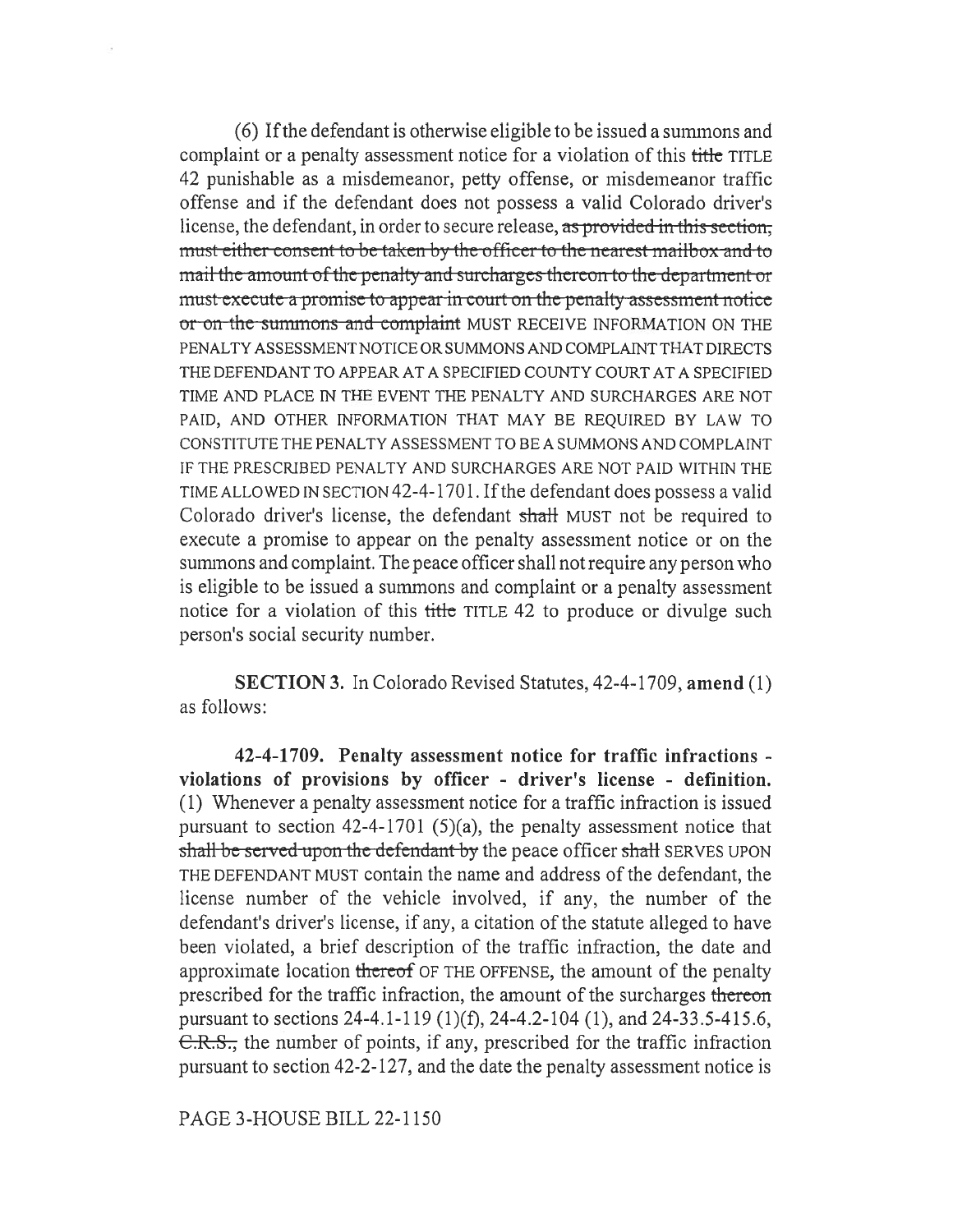served on the defendant; shall MUST direct the defendant to appear in a specified county court at a specified time and place in the event the penalty and surcharges thereon are not paid; shall MUST be signed by the peace officer; and shall MUST contain a place for the defendant to elect to execute a-signed-acknowledgment-of-liability and an agreement-to-pay the-penalty prescribed and surcharges thereon within twenty days, as well as such other information as may be required by law to constitute the penalty assessment notice to be a summons and complaint should IF the prescribed penalty and surcharges thereon ARE not be paid within the time allowed in section 42-4-1701.

SECTION 4. In Colorado Revised Statutes, amend 42-4-1711 as follows:

42-4-1711. Compliance with appearance. A written promise to appear A DEFENDANT MAY COMPLY WITH A REQUIREMENT TO APPEAR in court may be complied with by THROUGH an appearance by counsel.

SECTION 5. Act subject to petition - effective date. This act takes effect at 12:01 a.m. on the day following the expiration of the ninety-day period after final adjournment of the general assembly; except that, if a referendum petition is filed pursuant to section 1 (3) of article V of the state constitution against this act or an item, section, or part of this act within such period, then the act, item, section, or part will not take effect unless approved by the people at the general election to be held in